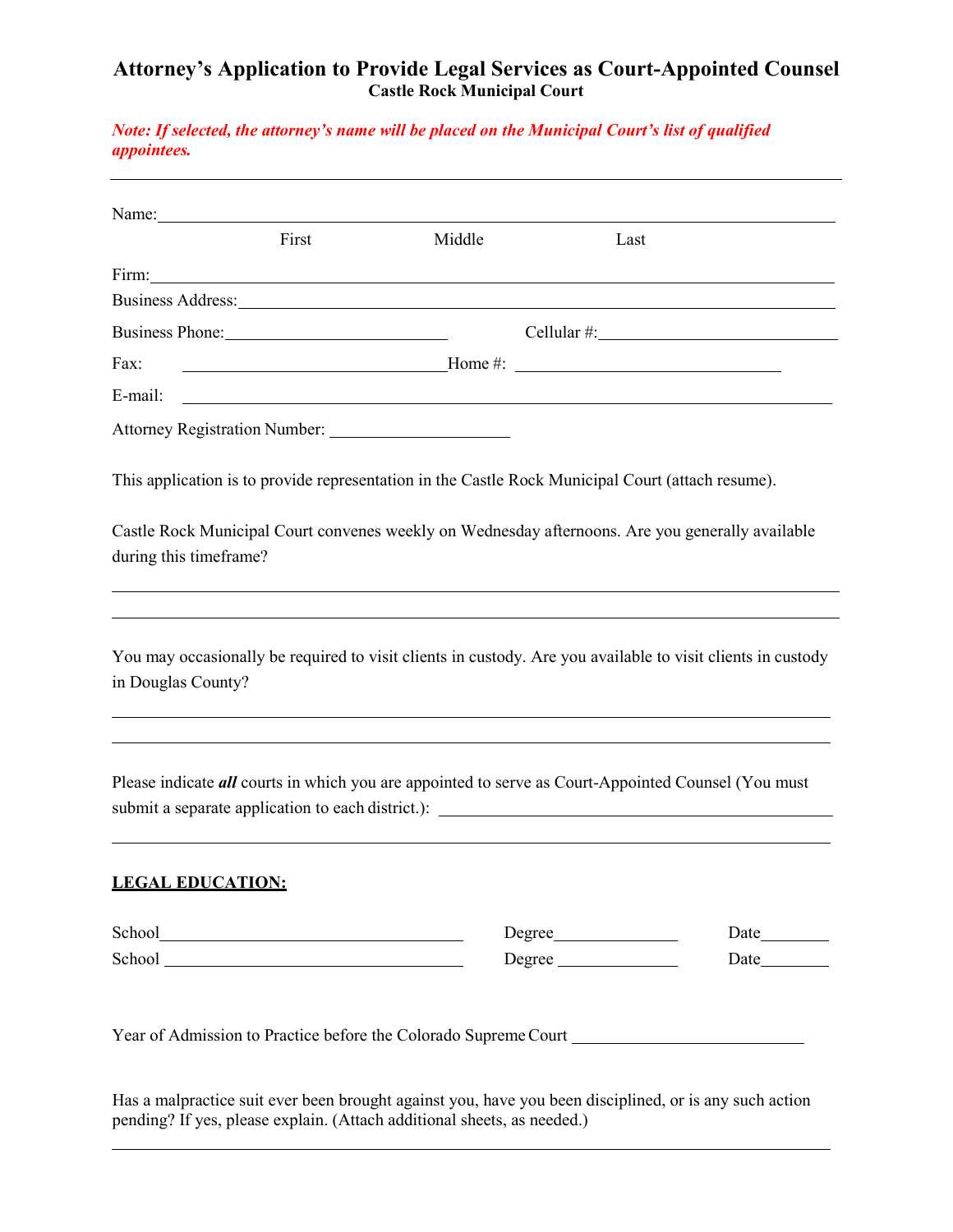Please include a printout of your disciplinary history (or lack thereof) from the Supreme Court web site. [http://www.coloradosupremecourt.com/Search/AttSearch.asp.](http://www.coloradosupremecourt.com/Search/AttSearch.asp)

## **EXPERIENCE:**

How many years have you been engaged in the practice of law:

Please describe any employment (including self-employment) experience in the following:

|                                                                               | Years | Place(s)                                           |
|-------------------------------------------------------------------------------|-------|----------------------------------------------------|
| () as Court Appointed<br>Counsel in matters listed above                      |       |                                                    |
|                                                                               |       |                                                    |
| () as a Defense Attorney                                                      |       |                                                    |
| () Defense work specific to                                                   |       |                                                    |
| Municipal Court                                                               |       |                                                    |
| ) as a Judge                                                                  |       |                                                    |
| $( )$ as a U.S. Attorney,<br>District Attorney, or<br><b>Attorney General</b> |       |                                                    |
| () as a Public Defender<br>or Alternate Defense                               |       |                                                    |
| Counsel                                                                       |       |                                                    |
|                                                                               |       |                                                    |
| () as a Guardian <i>ad litem</i>                                              |       |                                                    |
| $($ ) as a Private Practitioner                                               |       | <u> 1989 - John Stein, Amerikaansk politiker (</u> |
| (and with what firm?)                                                         |       |                                                    |
| () other (please specify)                                                     |       |                                                    |

Please provide any additional information about your qualifications and experience to help us evaluate your ability to provide high quality representation for parties to whom you would be appointed in relation to this application. (Attach additional sheets, as needed.)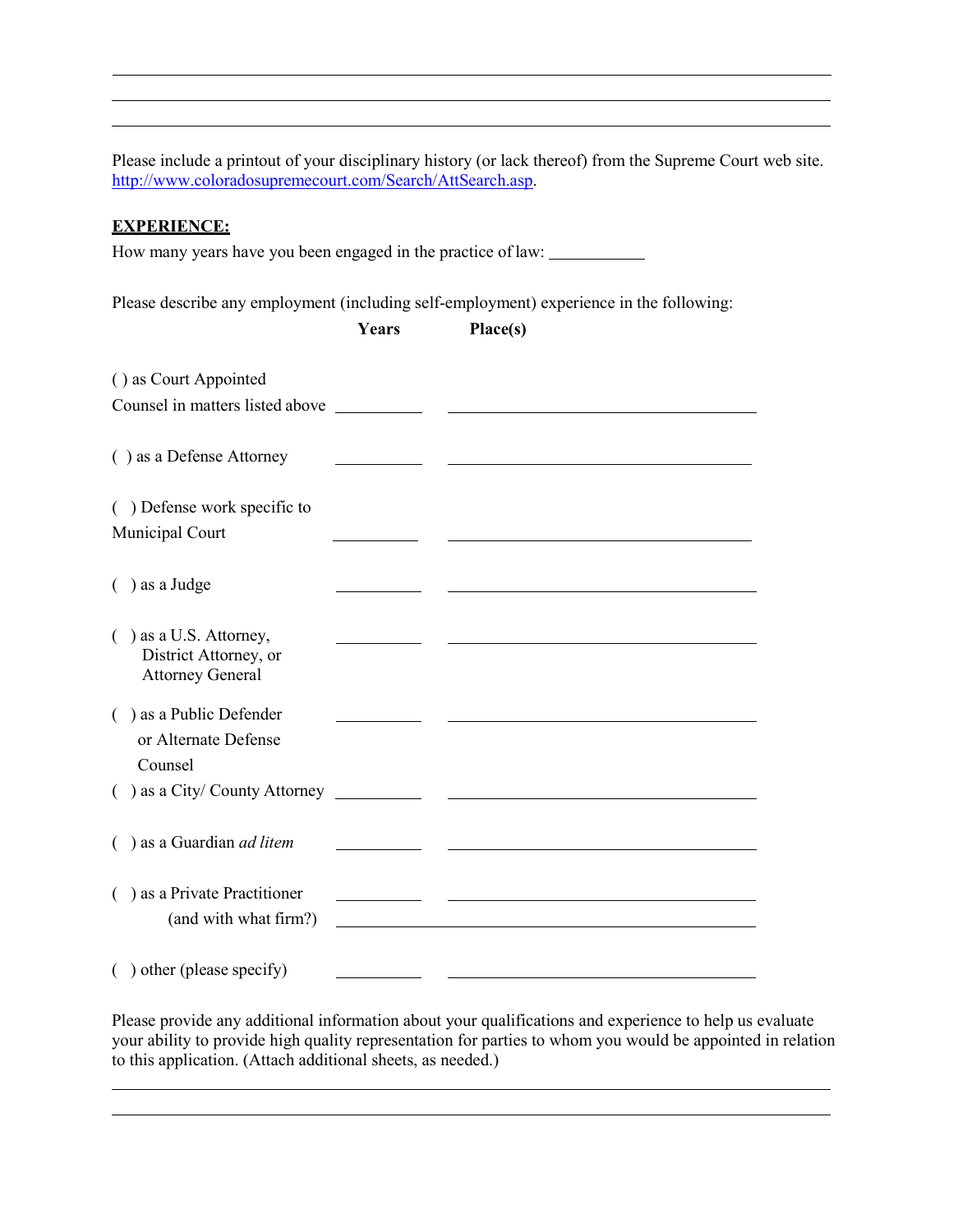#### **RELEVANT TRAINING**

Please provide information concerning any training and Continuing Legal Education Program Credits you have obtained in the last three years that you feel would assist you in providing representation in the matters for which you are applying. (Please provide the title of the program, the number of CLE credits obtained, and the dates of attendance. Attach additional sheets if necessary.)

#### **SPECIAL SKILLS/INTERESTS:**

If you believe you have special skills or knowledge which would make you more qualified to handle certain types of cases, please advise:

( ) Foreign Language Proficiency

( ) Other

## **SUPPORT STAFF**

Please list the support staff and other resources that will be available to you to support the adequate representation of any and all clients that may be assigned:

**REFERENCES:** The performance in the court or district in which you are applying will be considered in making a selection for the District's list. If you believe that the judicial officers in your district have not had sufficient opportunity to observe your work, please list three judges, magistrates, or attorneys who can provide references regarding your performance.

|            | Name and District | Phone Number |
|------------|-------------------|--------------|
| . L        |                   |              |
| $\sqrt{2}$ |                   |              |
| Δ<br>◡     |                   |              |

## **SELF CERTIFICATION:**

- ( ) I believe that I am capable of handling any case to which I amappointed.
- ( ) I currently maintain a policy of professional liability insurance and will maintain such insurance throughout the duration of any appointments. I will provide to the Department a copy of my Certificate of Insurance upon request.
- ( ) The other qualified attorneys who will be available to substitute for me at court appearances for which my presence is not critical are: (Attorneys listed below must also submit an application to the court to demonstrate their qualifications.)

Attorney name Attorney registration number